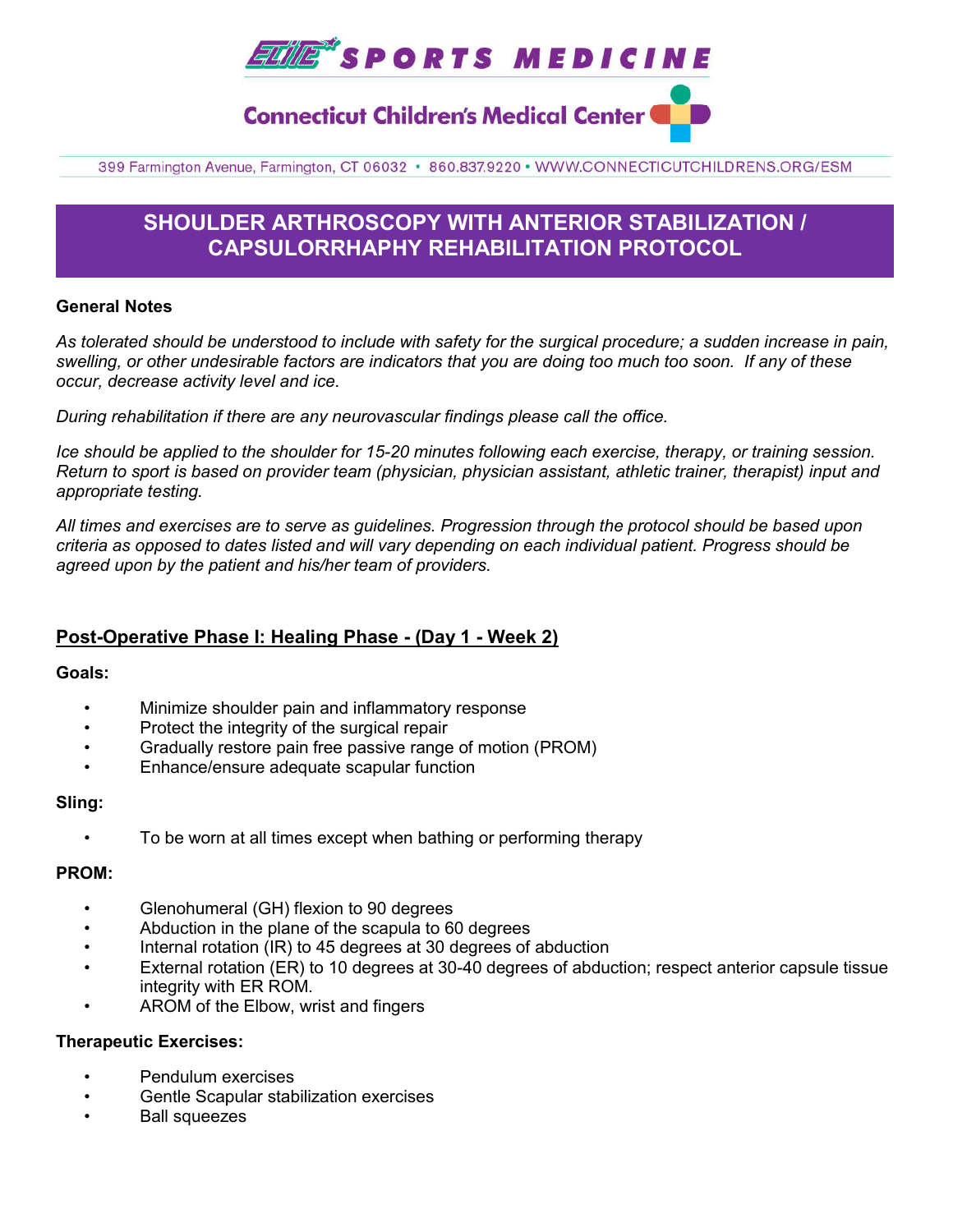**EULE\*** SPORTS MEDICINE

**Connecticut Children's Medical Center (** 

399 Farmington Avenue, Farmington, CT 06032 · 860.837.9220 · WWW.CONNECTICUTCHILDRENS.ORG/ESM

## **SHOULDER ARTHROSCOPY WITH ANTERIOR STABILIZATION / CAPSULORRHAPHY REHABILITATION PROTOCOL**

## **Modalities/Education:**

- Frequent cryotherapy for pain and inflammation
- Pre-modulated electrical stimulation to shoulder for pain reduction
- Patient education regarding posture, joint protection, positioning, hygiene, etc.

### **Manual:**

• Scar and soft tissue mobilization as needed

## **Post-Operative Phase II: Protective Phase - (Week 2 - Week 4)**

## **Goals:**

- Minimize shoulder pain and inflammatory response
- Protect the integrity of the surgical repair
- Gradually restore pain free passive range of motion (PROM)
- Enhance/ensure adequate scapular function

### **Sling:**

• To be worn at all times except when bathing or performing therapy

### **PROM:**

- Glenohumeral (GH) flexion to 140 degrees
- Abduction in the plane of the scapula to 90 degrees
- Internal rotation (IR) to 45 degrees
- External rotation (ER) to 30 degrees at 30-40 degrees of abduction

### **Therapeutic Exercises:**

- Pendulum exercises
- Scapular stabilization exercises without resistance
- Ball squeezes
- Submaximal isometrics for shoulder musculature
- Lower body strength training while seated

## **Cardio:**

Stationary bike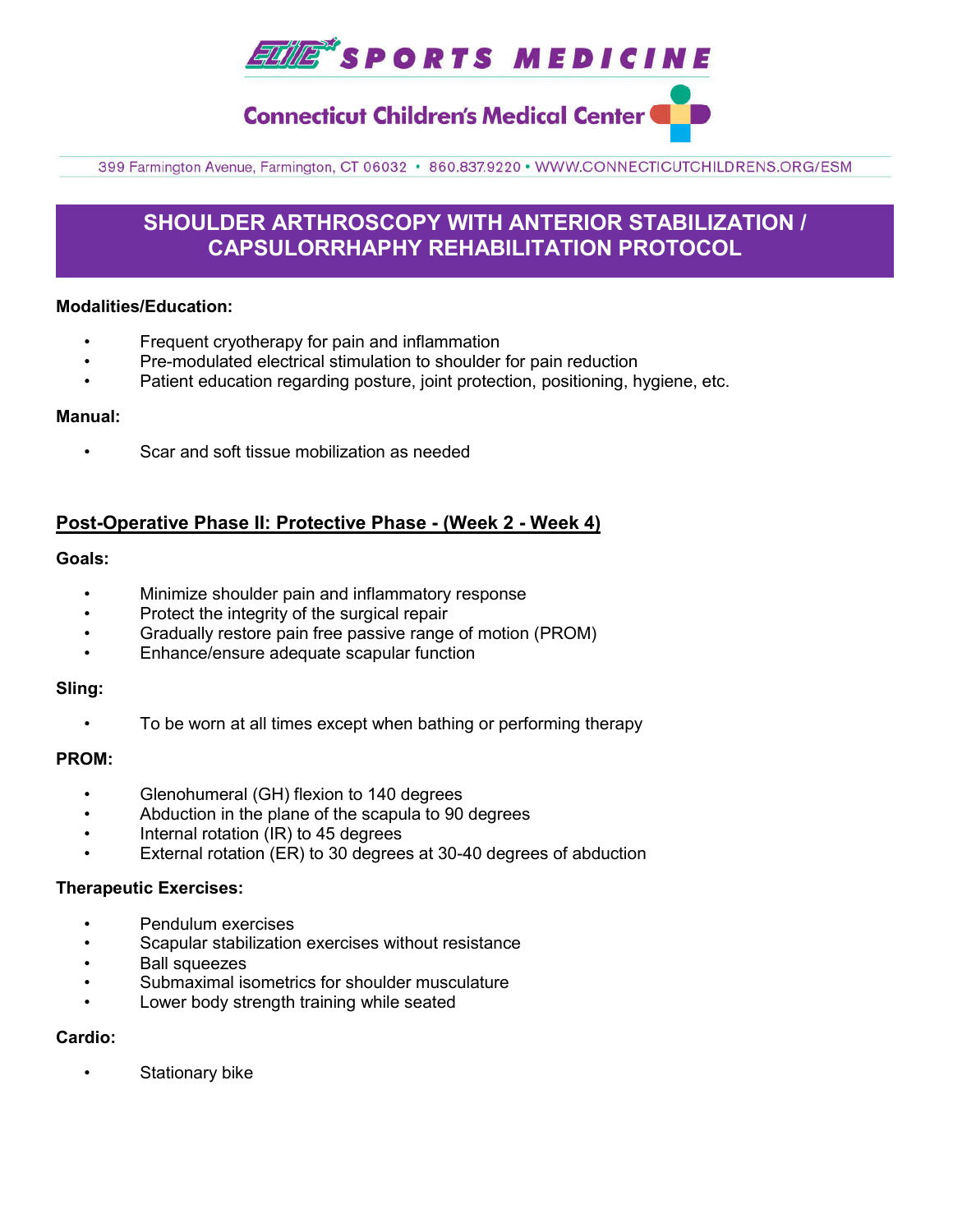**TILE\*SPORTS MEDICINE** 

**Connecticut Children's Medical Center (** 

399 Farmington Avenue, Farmington, CT 06032 · 860.837.9220 · WWW.CONNECTICUTCHILDRENS.ORG/ESM

## **SHOULDER ARTHROSCOPY WITH ANTERIOR STABILIZATION / CAPSULORRHAPHY REHABILITATION PROTOCOL**

## **Modalities/Education:**

- Frequent cryotherapy for pain and inflammation
- Pre-modulated electrical stimulation to shoulder for pain reduction
- Patient education regarding posture, joint protection, positioning, hygiene, etc.

### **Manual:**

- Scar and soft tissue mobilization as needed
- Joint mobilizations as needed

## **Post-Operative Phase III: Motion Phase - (Week 4 – Week 8)**

### **Goals:**

- Minimize shoulder pain and inflammatory response
- Protect the integrity of the surgical repair
- Progress ROM
- Begin light waist level activities

### **Sling:**

- Discontinue use of pillow as directed by physician after week 4.
- Begin to wean from sling between weeks 6 as directed by MD.
- Discontinue sling as directed by physician after week 8

### **PROM:**

- Glenohumeral (GH) flexion to Full
- Abduction in the plane of the scapula to 120 degrees
- Internal rotation (IR) to Full
- External rotation (ER) to 60 degrees at 30-40 degrees of abduction

### **Therapeutic Exercises:**

- Sub-maximal rotator cuff isometrics
- Progress to AAROM/AROM exercises of the shoulder with proper GH rhythm
- Upper body isotonics (arm by side)
- Scapular stabilization exercises with resistance

## **Cardio:**

Stationary bike, elliptical with light upper body, treadmill walking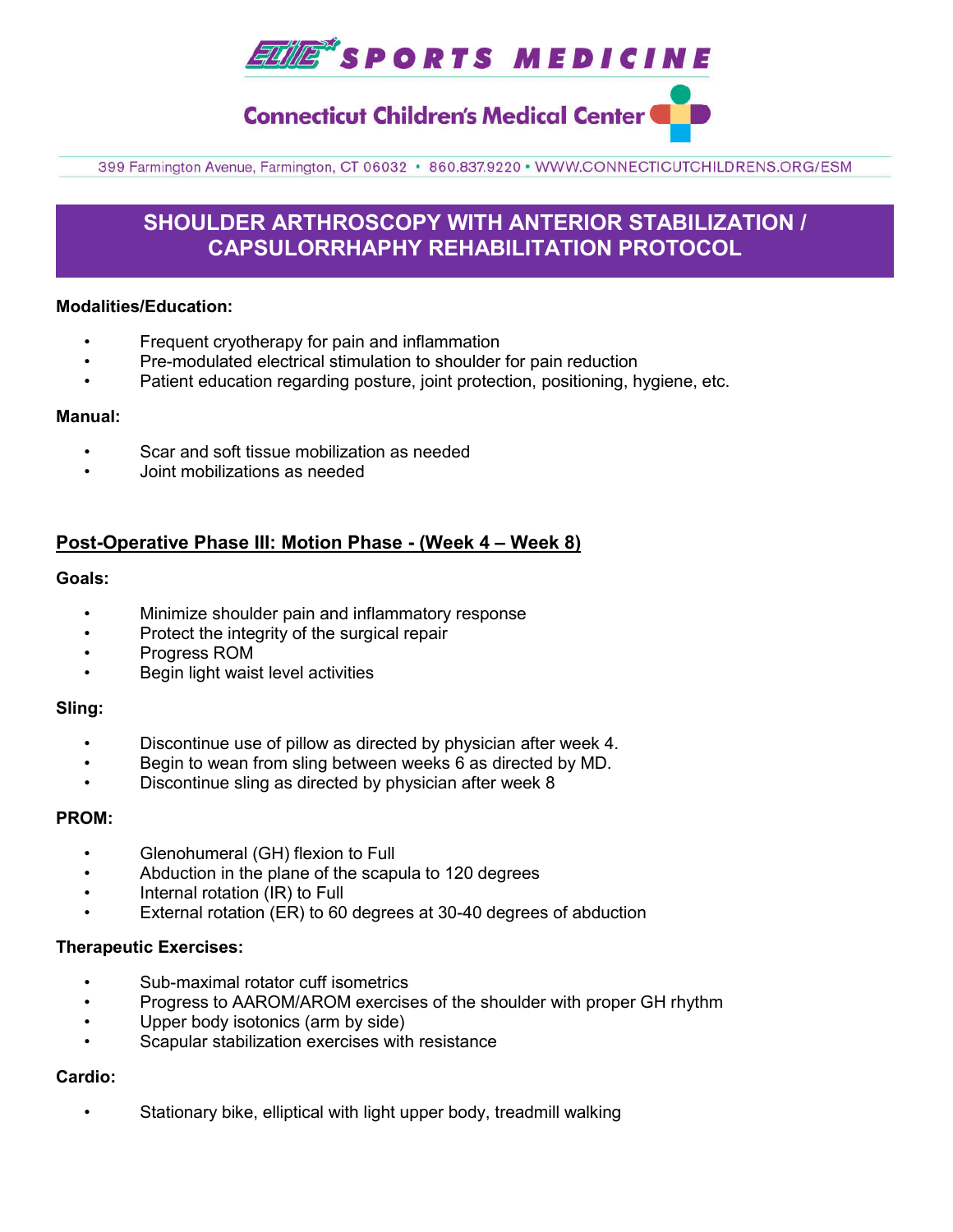

# **Connecticut Children's Medical Center (**

399 Farmington Avenue, Farmington, CT 06032 · 860.837.9220 · WWW.CONNECTICUTCHILDRENS.ORG/ESM

## **SHOULDER ARTHROSCOPY WITH ANTERIOR STABILIZATION / CAPSULORRHAPHY REHABILITATION PROTOCOL**

## **Modalities:**

• Continue cyrotherapy for pain and inflammation

## **Manual:**

- Scar and soft tissue mobilization as needed
- Joint mobilizations as needed

## **Post-Operative Phase IV: Strengthening Phase - (Week 8 – Week 12)**

### **Goals:**

- Achieve normal GH and scapular rhythm
- Progress A/PROM
- Remain pain free for all exercises

### **ROM**

- Glenohumeral (GH) flexion to Full
- Abduction in the plane of the scapula to Full
- Internal rotation (IR) to Full
- External rotation (ER) progress slowly to 90 degrees (Full by Week 12)

### **Therapeutic Exercises:**

- Progress scapular stabilization exercises
- Progress isotonic rotator cuff exercises
- Isotonic shoulder strengthening in functional ROM
- Core strength and stability
- Shoulder Strengthening @ 90-90 position after week 10
- Closed chain activities after week 10

### **Proprioception:**

- PNF strengthening
- Progress rhythmic stabilizations

## **Manual:**

- Scar and soft tissue mobilizations as needed
- Joint mobilizations as needed

## **Cardio:**

• Stationary bike, elliptical, treadmill running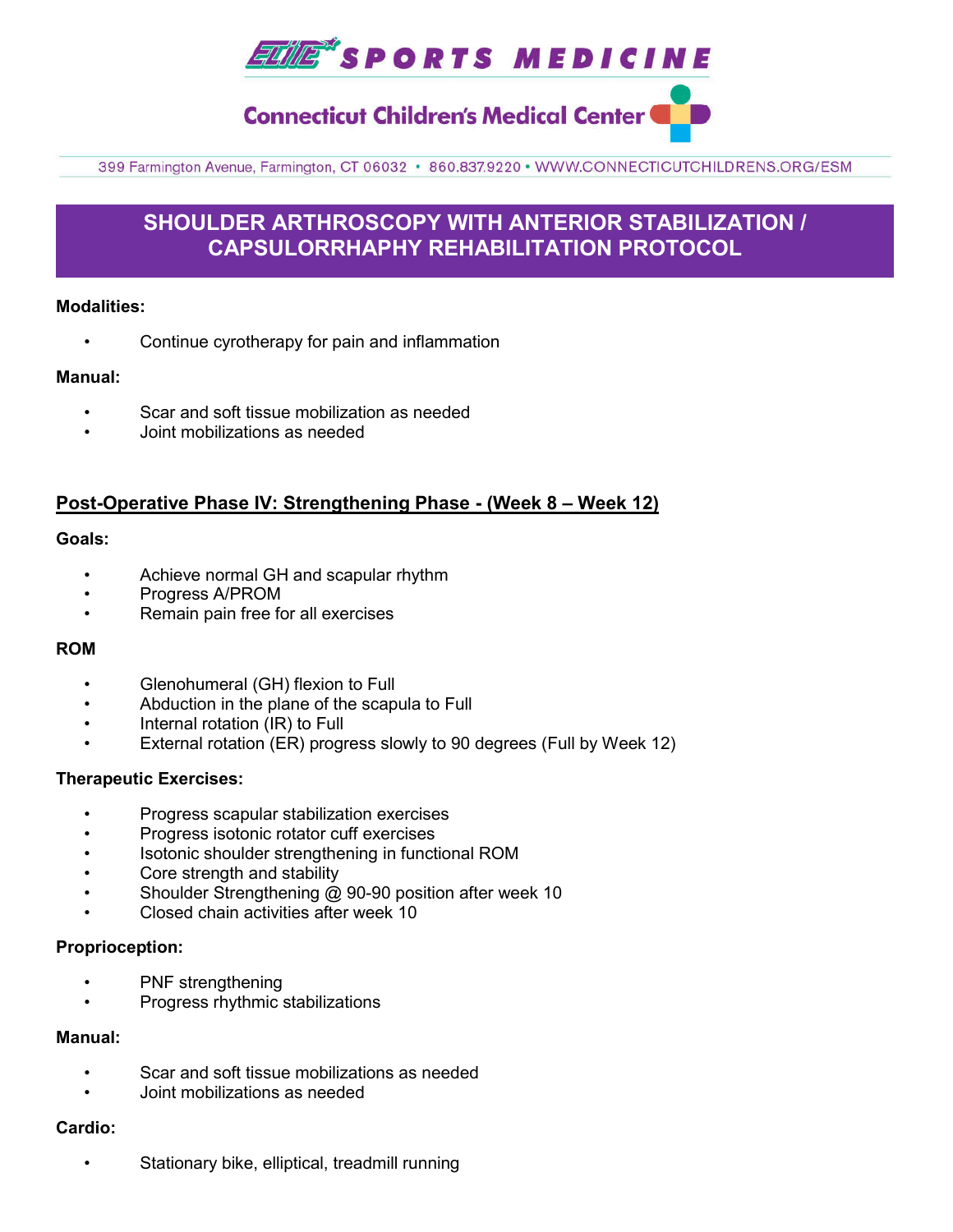**ELILE\*** SPORTS MEDICINE

**Connecticut Children's Medical Center (** 

399 Farmington Avenue, Farmington, CT 06032 · 860.837.9220 · WWW.CONNECTICUTCHILDRENS.ORG/ESM

## **SHOULDER ARTHROSCOPY WITH ANTERIOR STABILIZATION / CAPSULORRHAPHY REHABILITATION PROTOCOL**

## **Modalities:**

- Continue cyotherapy for pain and inflammation
- Continued patient education: posture, joint protection, positioning, hygiene, etc.

## **Post-Operative Phase V: Return to Sport Phase (Week 12+)**

## **Goals:**

- Progress strength, endurance, neuromuscular control
- Begin shoulder height functional activities
- Gradual and planned buildup of stress to anterior joint capsule

## **Therapeutic Exercises:**

- Rotator Cuff Strengthening ER/IR strengthening
	- Side lying ER with towel roll
	- Manual resistance to ER in supine in scapular plane
	- ER/IR with exercise tubing at 0 degrees of abduction (towel roll)
	- Prone rowing at 30/45/90 degrees of abduction to neutral arm position
- Progress rhythmic stabilization drills
	- ER/IR in the scapular plane
	- Flexion/extension and adduction/abduction at various angles of elevation
- Progress AROM to isotonics: flexion, scaption, abduction
- Continue A/PROM as needed
- Progress strengthening to focus on both upper and lower segments:
	- PNF patterns
	- IR resistive band at 45, 90 degrees of abduction
- Increase resistance for UBE
- Progress isotonic strengthening if patient demonstrates no compensatory strategies, is not painful, and has no residual soreness
- **Plyometrics**

## **Cardio:**

Stationary bike, elliptical, treadmill running, return to running outside

## **Manual:**

As needed